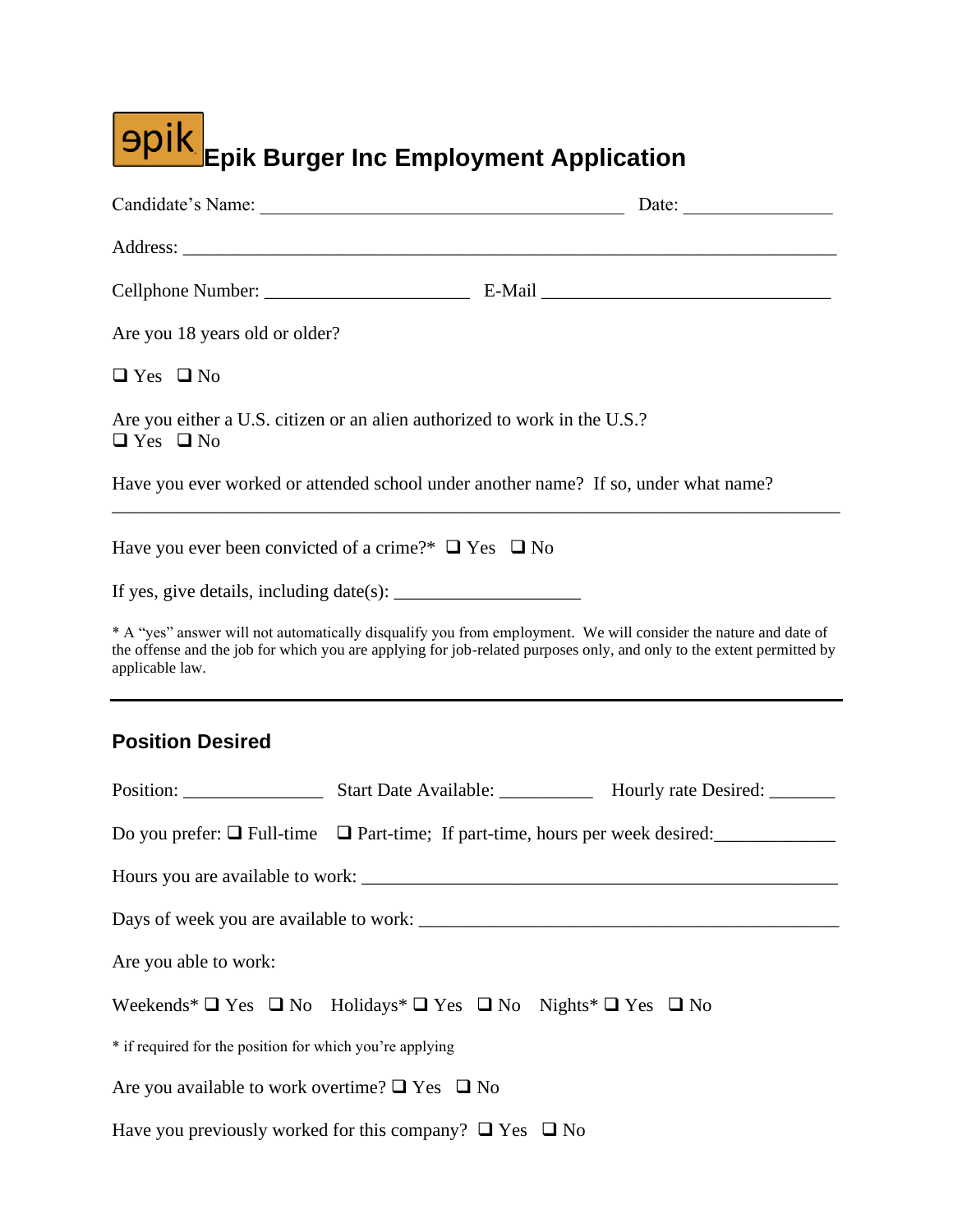| If so, from $\_\_\_\_\_\_\_$ to $\_\_\_\_\_\_\_\_\_$ . |
|--------------------------------------------------------|
|                                                        |
|                                                        |
| How did you learn about this opening?                  |

## **Education**

| High School:                                 | Graduated?<br>$\Box$ Yes $\Box$ No | Course of Study: |
|----------------------------------------------|------------------------------------|------------------|
| <b>Technical School:</b>                     | Graduated?<br>$\Box$ Yes $\Box$ No | Course of Study: |
| College/University:                          | Graduated?<br>$\Box$ Yes $\Box$ No | Course of Study: |
| Other education, training or special skills: |                                    |                  |